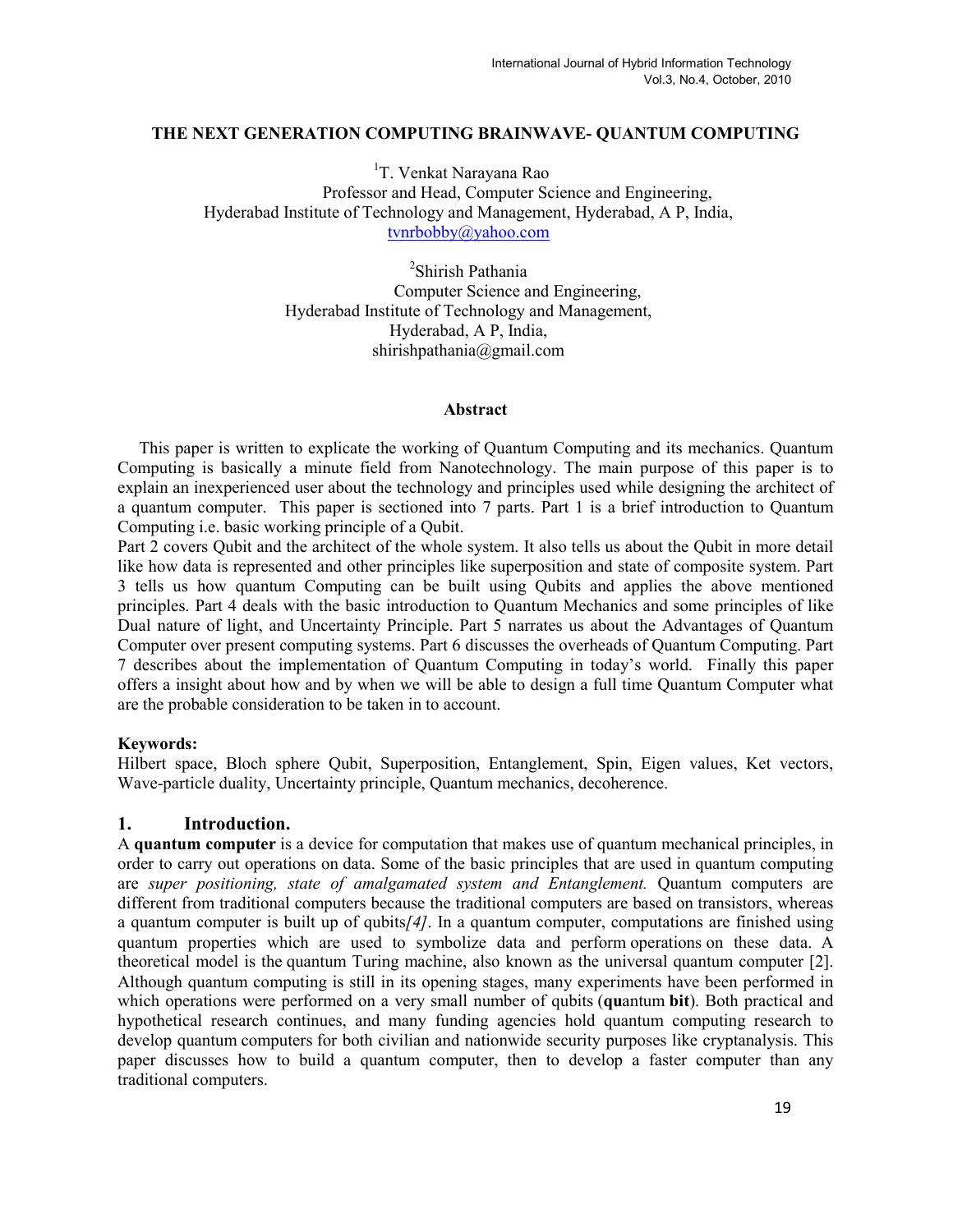## 1.1 The Qubit

A traditional computer has a memory that is made up in the form of series of bits, where each bit represents either a one or a zero. Other important thing is that Quantum Computers do not alter the Church–Turing notion. The gain is made only in efficiency i.e. speed and accuracy. Whereas a quantum computer maintains a sequence of qubits[1][3][5]. A single qubit can signify a one, a zero, or both zero and one at the same instance of time, crucially, any quantum superposition of these, moreover, similarly a pair of qubits can be in any quantum superposition of 4 states, and three qubits in any superposition of 8. Therefore, in general a quantum computer with  $n$  qubits can have up to  $2<sup>n</sup>$  different states concurrently (this compares to a normal computer that can only be in one of these  $2<sup>n</sup>$  states at any one time). A quantum computer operates by manipulating those qubits with a fixed sequence of quantum logic gates. The series of gates can be applied by using quantum algorithm.

## 1.2 The Qubit Condition

As we all know a qubit may have two spins i.e. up spin and down spin, therefore an example of an implementation of qubits for a quantum computer could start with the use of particles with two spin states: "down" and "up" i.e. typically written as  $|\downarrow\rangle$  and  $|1\rangle$ , or  $|0\rangle$  and  $|1\rangle$ . But in fact, any system possessing an observable quantity "A" which is preserved under time evolution and such that "A" has at least two discrete and sufficiently spaced consecutive eigenvalues, is a suitable candidate for implementing a qubit[6][7]. This is true because any such system can be mapped onto an effective spin-1/2 system.

## 2. Basic Architecture.

## 2.1 Bloch Sphere Representation.

The is a geometrical representation of the pure state space of a two-level quantum mechanical system, named after the physicist Felix Bloch. Alternatively, it is the pure state space of a 1 qubit quantum register. The Bloch sphere is actually geometrically a sphere and the association between elements of the Bloch sphere and pure states can be explicitly given. In generalized form, the Bloch sphere may also refer to the related space of an  $n$ -level quantum system.



Figure 1. Bloch Sphere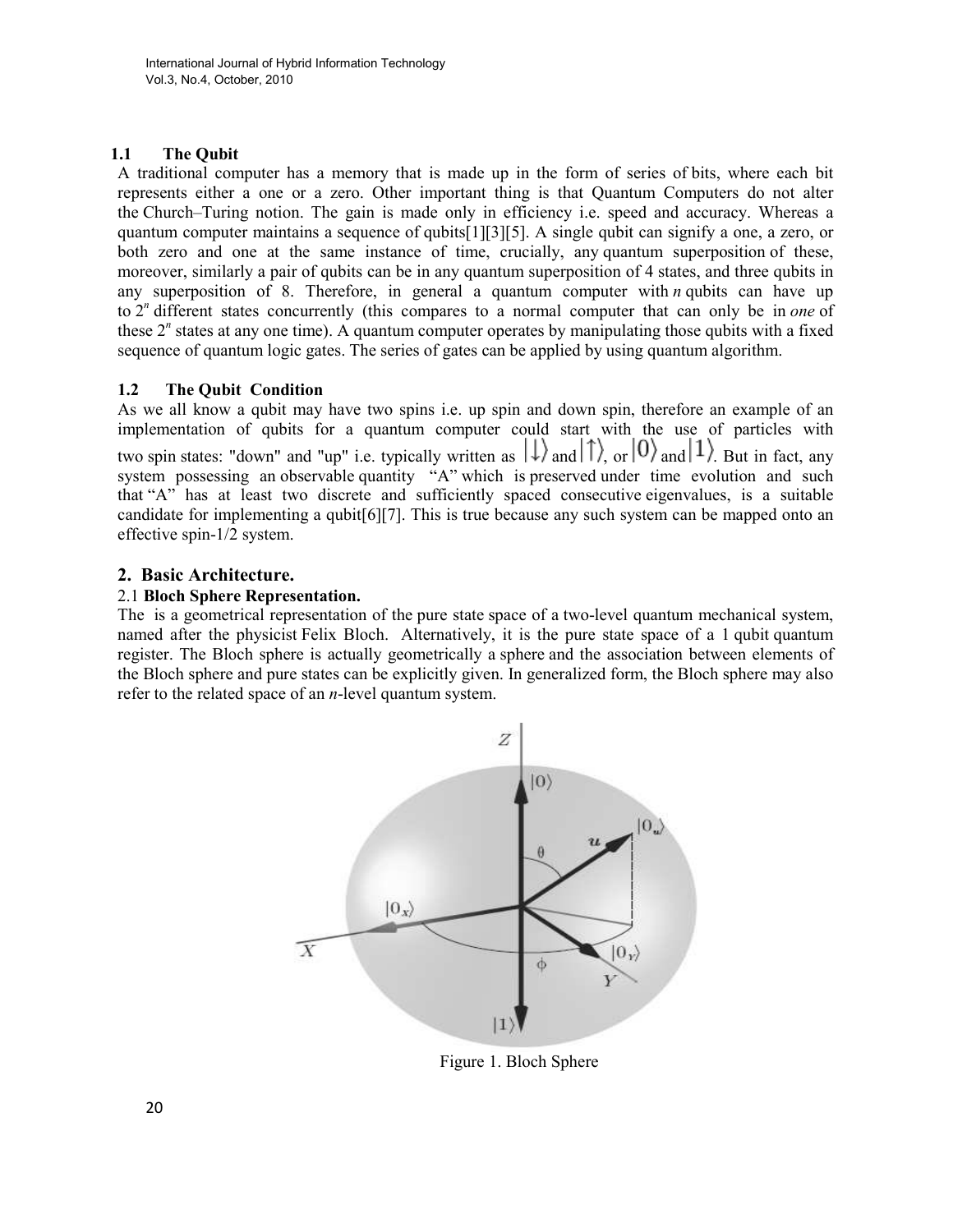Quantum mechanics is mathematically formulated in Hilbert space or projective Hilbert space. The space of pure states of a quantum system is given by the one-dimensional subspaces the Hilbert space (the "points" of projective Hilbert space). The space of one-dimensional subspaces in any vector space is a projective space, and in particular, the space of one-dimensional subspaces in a two dimensional Hilbert space is the complex projective line, which is a geometrical sphere. Each pair of antipodal points on the Bloch sphere corresponds to a mutually exclusive pair of states of the particle, namely, spin up and spin down for a Stern-Gerlach experiment oriented along a particular axis in physical space.

#### 2.2 Ket Vectors.

To show this correspondence clearly, consider the qubit description of the Bloch sphere; any state  $|\psi\rangle$  can be written as a complex superposition of the ket vectors  $|0\rangle$  and  $|1\rangle$ ; moreover since phase factors do not affect physical state, we can take the representation so that the coefficient of  $|0\rangle$  is real and non-negative. Thus  $|\psi\rangle$  has a representation as [6]:

$$
|\psi\rangle = \cos(\theta/2)|0\rangle + e^{i\phi}\sin(\theta/2)|1\rangle = \cos(\theta/2)|0\rangle + (\cos\phi + i\sin\phi)\sin(\theta/2)|1\rangle
$$
  
With  

$$
0 \le \theta \le \pi, \quad 0 \le \phi < 2\pi.
$$

excluding in the case  $|\psi\rangle$  is one of the ket vectors  $|0\rangle$  or  $|1\rangle$ , the representation is exclusive, i.e. the parameters  $\phi$  and  $\theta$  uniquely specify a point on the unit sphere of Euclidean space  $\mathbb{R}^3$ , viz. the point whose coordinates  $(x,y,z)$  are :<br>  $x = \sin \theta \cos \phi$ 

$$
y = \sin \theta \sin \phi
$$

 $z = \cos \theta$ .

#### 2.3 Quantum Superposition .

Quantum superposition refers to the quantum mechanical property of a particle to live in all of its possible quantum states concurrently. Due to this property, to completely describe a particle one must consist of description of every possible state and the probability of the particle being in that state. Since the Schrödinger equation is linear, a solution that takes into account all possible states will be a Linear combination of the solutions for each individual state. This mathematical property of linear equations is known as the superposition principle.

The principle of superposition states that if the world can be in any configuration, any possible arrangement of particles or fields, and if the world could also be in another configuration, then the world can also be in a state which is a superposition of the two, where the amount of each configuration that is in the superposition is specified by a complex number.

#### 2.4 Quantum Entanglement.

Quantum entanglement, also called the quantum non-local connection, is a property of the quantum mechanical state of a system containing two or more objects, where the objects that make up the system are associated in a way such that one cannot sufficiently describe the quantum state of a constituent of the system without full mention of its counterparts, even if the individual objects are spatially divided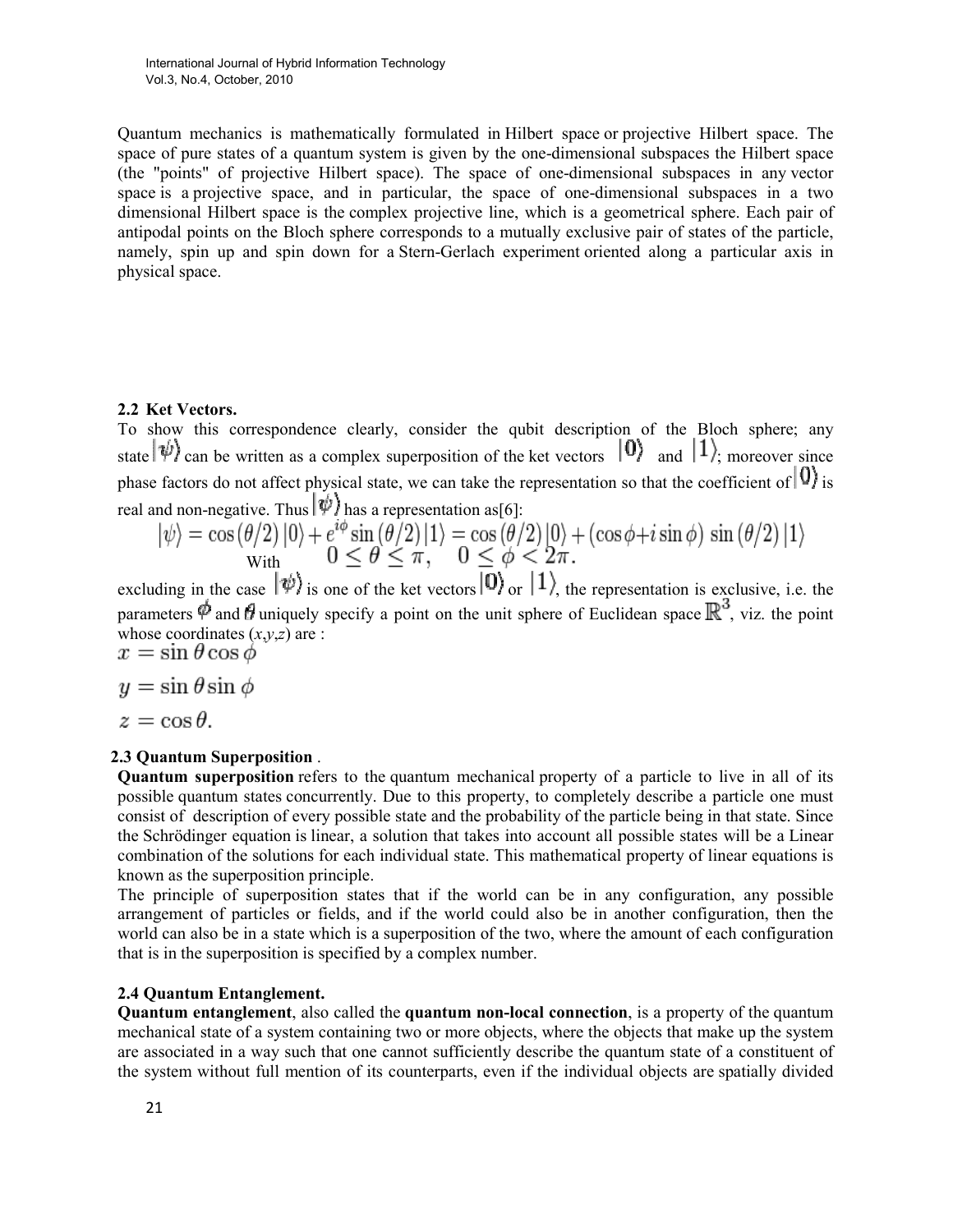[8] [9]. This interconnection leads to non-classical correlations between observable physical properties of remote systems, often referred to as nonlocal correlations. During the formation of quantum theory, this property of entanglement was recognized as a straight consequence.

When particles decay into other particles, these decays must obey the various conservation laws. As a result, pairs of particles can be generated that are required to be in certain quantum states. For ease of understanding, consider the situation where in a pair of these particles are produced, have a two state spin and one must be spin up and the other must be spin down. As described in the introduction part, these two particles can now be called entangled since you cannot completely describe one particle without mentioning the other. This type of entangled pair where the particles always have opposite spin is known as the spin anti-correlated case. The case where the spins are always the same is known as spin correlated [7].

Now that entangled particles have been created, quantum mechanics also holds that an observable, for example spin, is undefined until a measurement is made of that observable. At that instant, all of the possible values that the observable might have had "collapse" to the value that is calculated. Consider, for now, just one of these created particles. In the singlet state of two spin, it is equally likely that this particle will be observed to be spin-up or spin-down. Meaning if you were to measure the spin of many like particles, the measurement will result in an unpredictable series of measurements that will be liable to a 50% probability of the spin being up or down. However, the results are rather different if you inspect both of the entangled particles in this experiment. When each of the particles in the entangled pair is measured in the identical way, the results of their spin measurement will be correlated. Measuring one member of the pair notify us, what the spin of the other member is without really measuring its spin.

### 3. Proposed Implementation Options.

A) Classical Computer: Consider first a classical computer that operates on a three-bit register. The state of the computer at any time is a probability distribution over the  $2^3 = 8$  different three-bit strings 000, 001, 010, 011, 100, 101, 110, 111. If it is a deterministic computer, then it is in accurately one of these states with probability of 1. However, if it is a probabilistic computer, then there is a possibility of it being in any one of a number of different states. We can express this probabilistic state by eight nonnegative numbers a, b, c, d, e, f, g, h (where  $a =$  probability computer is in state 000,  $b =$ probability computer is in state 001, etc.). There is a constraint that these probabilities sum up to 1.

The state of a three-qubit quantum computer is similarly depicted by an eight-dimensional vector  $(a, a)$  $b, c, d, e, f, g, h$ , called a ket values. However, instead of adding to one, the sum of the squares of the coefficient magnitudes,  $|a|^2 + |b|^2 + ... + |b|^2$ , must equal to one. Moreover, the coefficients are complex numbers. Since states are represented by complex wave functions, two states being added jointly will undergo interference. This is a key difference between quantum computing and probabilistic classical computing.

If you measure the three qubits, then you will observe a three-bit string. The probability of measuring a string will equal the squared magnitude of that string's coefficients i.e. our example, probability that we read state as  $000 = |a|^2$ , probability that we read state as  $001 = |b|^2$  etc. Thus a measurement of the quantum state with coefficients  $(a,b,...,h)$  gives the classical probability distribution ( $|a|^2, |b|^2,...$  $|h|^2$ ). We say that the quantum state "collapses" to a classical state [[3].

The eight-dimensional vector can be specified in many different ways, depending on what basis you choose for the space. The basis of three-bit strings 000, 001... 111 are known as the computational basis, and are often convenient, but other bases of unit-length, orthogonal vectors can also be used. Ket notation is frequently used to make explicit the choice of basis. For example, the state  $(a, b, c, d, e, f, g, g)$  $h$ ) in the computational basis can be written as: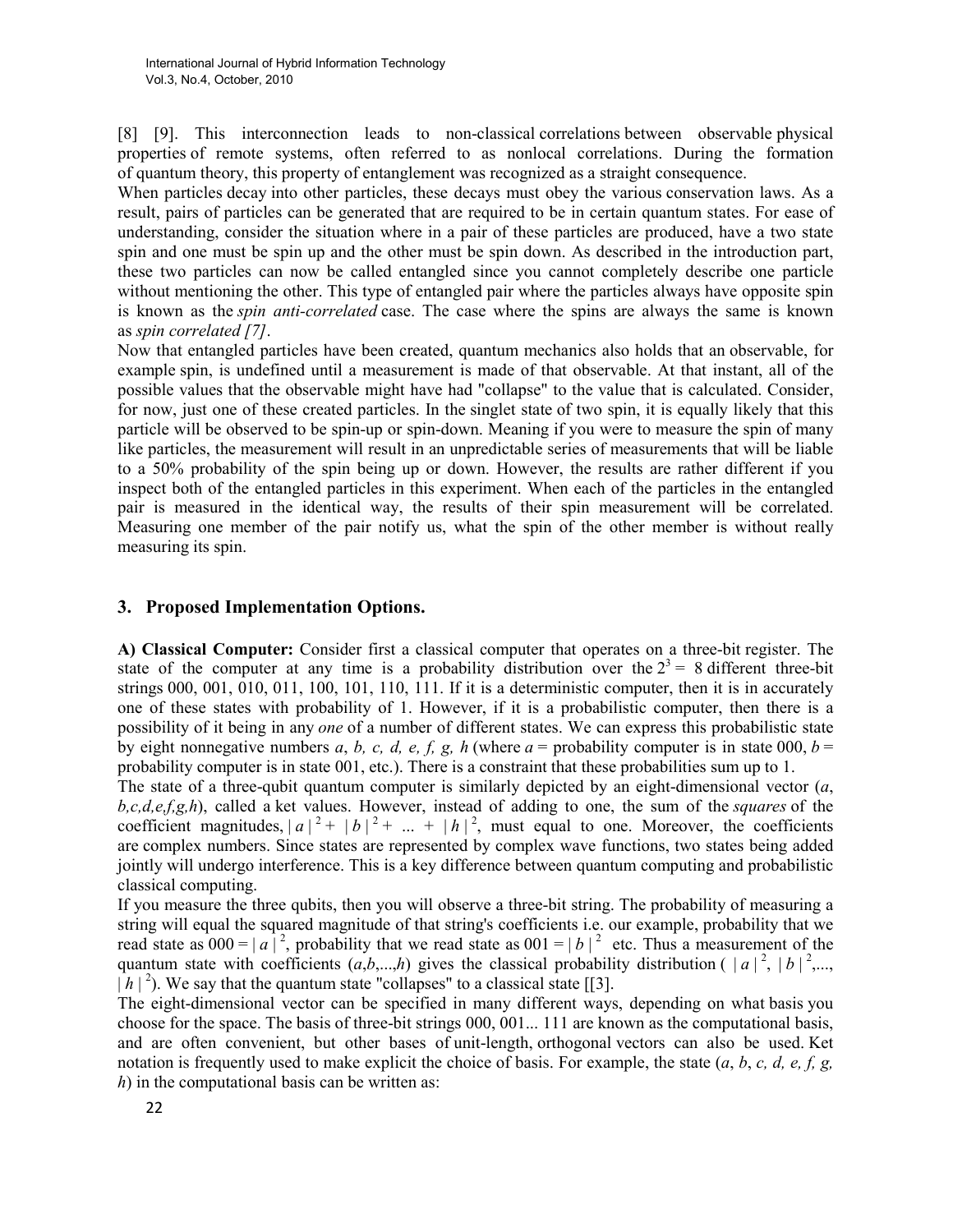$a|000\rangle + b|001\rangle + c|010\rangle + d|100\rangle + f|101\rangle + g|110\rangle + h|111\rangle$ , where, e.g.,  $|010\rangle = (0,0,1,0,0,0,0,0)$ . The

computational basis for a single qubit (two dimensions) is  $|0\rangle = (1,0), |1\rangle = (0,1)$ , but another regular basis are the eigenvectors of the Pauli-x operator is :  $|+\rangle = 1/\sqrt{2} (1, 1)$  and  $|-\rangle = 1/\sqrt{2} (1, -1)$ Recording a classical state of  $n$  bits, a  $2<sup>n</sup>$ -dimensional probability distribution, involves an exponential number of real numbers, practically we can always think of the system as being exactly one of the n-bit strings and we just don't know which one. Quantum mechanically, this is not the case, and all 2<sup>n</sup> complex coefficients need to be kept track of to see how the quantum system evolves. For example, a 300-qubit quantum computer has a state described by  $2^{300}$  (i.e. approximately  $10^{90}$ ) complex numbers, more than the number of atoms in the observable universe.

B) One-way Quantum Computer : The one-way or measurement based quantum computer is a method of quantum computing that first prepares an entangled resource state, usually a cluster state or graph state, then performs single qubit measurements on it. It is "one-way" because the resource state is destroyed by the measurements. The result of each individual measurement is random, but they are associated in such a way that the calculation always succeeds. In general the preference of basis for later measurements need to depend on the results of earlier measurements, and hence the measurements cannot be performed at the same point in time. Equivalence to quantum circuit model any one-way computation can be made into a quantum circuit by using quantum gates to prepare the resource state. For cluster and graph resource states, this requires only one two-qubit gate per bond, so it is efficient. On the contrary, any quantum circuit can be pretend by a one-way computer using a two-dimensional cluster state as the resource state, by laying out the circuit diagram on the cluster; Z measurements (basis) eliminate physical qubits from the cluster, while measurements in the X-Y plane (basis) teleport the logical qubits along the "wires" and perform the required quantum gates. This is also polynomially capable, as the required size of cluster scales as the size of the circuit (qubits x timesteps), while the number of measurement timesteps scales as the number of circuit timesteps. Implementations of oneway quantum computation has been demonstrated by running the 2 qubit Grover's algorithm on a 2x2 cluster state of photons. A linear optics quantum computer based on one way computation has been proposed. Cluster states have also been created in optical lattices, but were not used for computation as the atom qubits were too close together to measure individually.

C) Usage of Reversible logic gates: Ordinarily, in a classical computer, the logic gates other than the NOT gate are not reversible. Thus, for instance, for an AND gate one cannot generally recover the two input bits from the output bit; for example, if the output bit is 0, we can't tell from this whether the input bits are 0,1 or 1,0 or 0,0. However, it is informative to observe that reversible gates in classical computers are theoretically possible for input strings of any length. Moreover, these are actually of practical interest, since they do not increase entropy. A reversible gate is a reversible function on n-bit data that returns n-bit data, where in an n-bit datum is a string of bitsx1, x2, ...,xn of length n. The set of n-bit data is the space  $\{0, 1\}$  n, which consists of 2n strings of 0's and 1's. More specifically, an n-bit reversible gate relies on mapping f from the set {0,1}n of n-bit data onto itself. An example of such a reversible gate f is a mapping that changes the first digit of each string. We are only interested in maps f which are different from the identity, and for reasons of practical engineering we are only interested in gates for small values of n, e.g.  $n=1$ ,  $n=2$  or  $n=3$ . These gates can be easily described by tables. Examples of these logic gates which have been studied are the controlled NOT gate (also called CNOT gate), the Toffoli gate and the Fredkin gate. To consider quantum gates, we first need to specify the quantum replacement of an n-bit datum [8].

The quantized version of classical n-bit space  $\{0,1\}$ n is by definition the space of complex-valued functions on  $\{0,1\}$ n and is naturally an inner product space. This space can also be regarded as consisting of linear superpositions of classical bit strings. The HQB(n) is a vector space over the complex numbers of dimension 2n. The elements of this space are called n-qubits.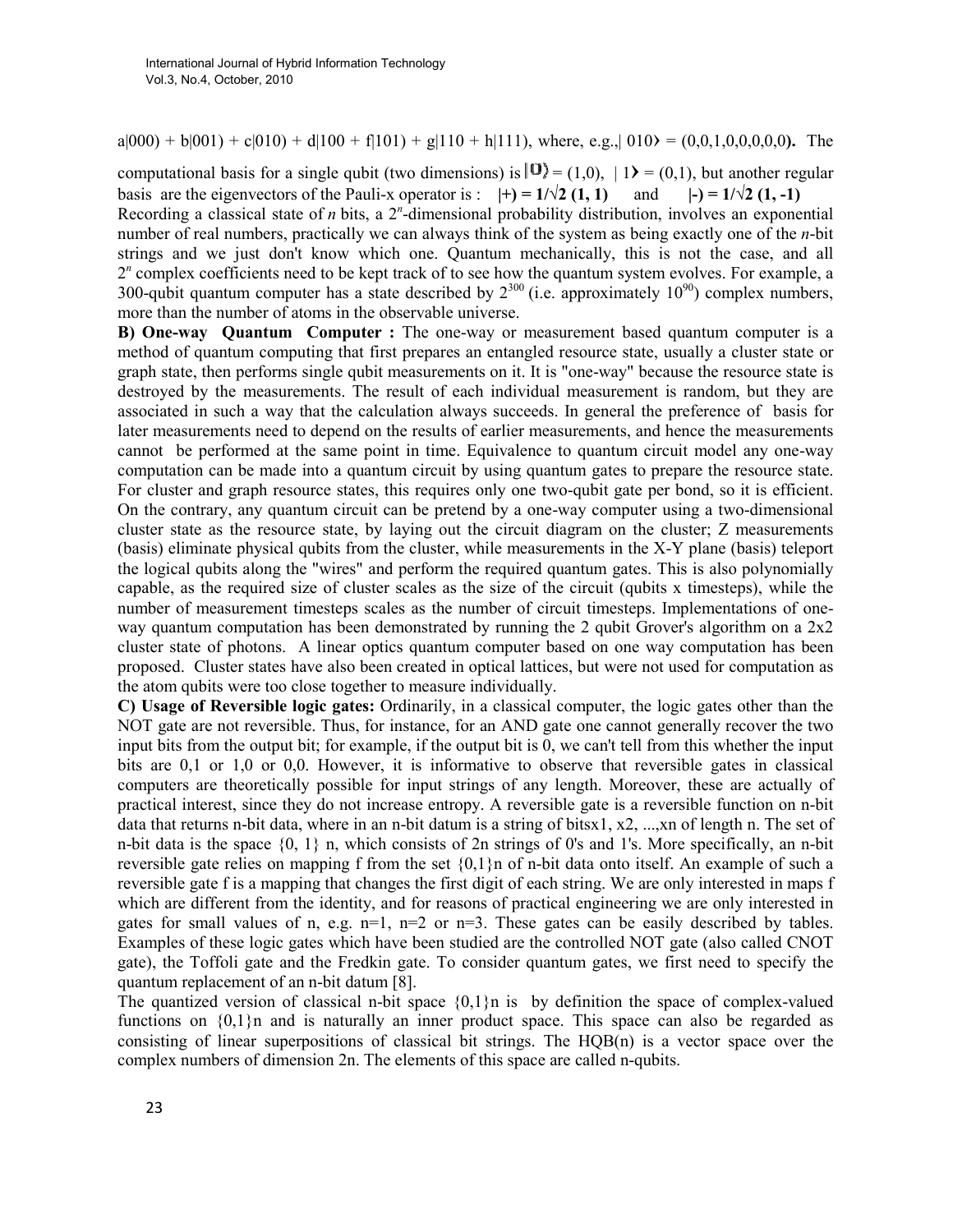Using Dirac ket notation, if  $x1, x2, \dots, xn$  is a classical bit string, then is a special n-qubit corresponding to the function which maps this classical bit string to 1 and maps all other bit strings to 0; these 2n special n-qubits are called computational basis states. All n-qubits are complex linear combinations of these computational basis states.

For a quantum computer gate, we require a very special kind of reversible function, namely a unitary mapping, that is, a mapping on HQB(n) that preserves the inner product [5].

An n-qubit (reversible) quantum gate is a unitary mapping U from the space  $HOB(n)$  of n-qubits onto itself. Again we are only interested in unitary operators U which are different from the identity and we are only interested in gates for small values of n. In fact, reversible classical n-bit logic gates give rise to reversible n-bit quantum gates as follows: to each reversible n-bit logic gate f corresponds a quantum gate  $W_f$  defined as follows:

$$
W_f([x_1, x_2, \cdots, x_n)) = |f(x_1, x_2, \cdots, x_n)\rangle.
$$

Note that  $W_f$  permutes the computational basis states of particular importance is the quantized 2 qubit CNOT gate WCNOT. Of course there are many other properly quantum gates. For example, a relative phase shift is a 1 qubit gate can be given by multiplication by the unitary matrix:

$$
U_{\theta} = \begin{bmatrix} e^{i\theta} & 0 \\ 0 & 1 \end{bmatrix}, \quad \text{so that} \quad U_{\theta} |0\rangle = e^{i\theta} |0\rangle \quad U_{\theta} |1\rangle = |1\rangle.
$$

#### 4. Quantum Mechanics Theory.

Quantum Mechanics (QM), also known as quantum physics or quantum theory, is a branch of physics providing a mathematical description of much of the dual particle-like and wave-like behavior and interactions of energy and matter. It departs from classical mechanics mainly at the atomic and subatomic scales, the so-called quantum realm. In advanced topics of QM, some of these behaviors are macroscopic and only emerge at very low or very high energies or temperatures [2] [3] [8]. The name, coined by Max Planck, originates from the observation that some physical quantities can be changed only by discrete amounts, or quanta, as multiples of the Planck constant, rather than being capable of changeable continuously or by any arbitrary amount. For example, the angular momentum, or more generally the action, of an electron bound into an atom or molecule is quantized. While an unbound electron does not display quantized energy levels, an electron bound in an atomic orbital has quantized values of angular momentum. In the context of QM, the wave–particle duality of energy and matter and the uncertainty principle provide a unified outlook of the behavior of photons, electrons and other atomic-scale objects. The mathematical formulations of quantum mechanics are abstract. Similarly, the implications are often non-intuitive in terms of classic physics. The centerpiece of the mathematical system is the wave function. The wave function is a mathematical function providing information about the probability amplitude of position and momentum of a particle. Mathematical manipulations of the wave function usually involve the bra-ket notation, which requires an understanding of complex numbers and linear functions. The wave function treats the object as a quantum harmonic oscillator and the mathematics is akin to that of acoustic resonance. Many of the results of QM do not have models that are easily envisage in terms of classical mechanics, for instance, the ground state in the quantum mechanical model is a non-zero energy state that is the lowest permitted energy state of a system, rather than a more traditional system that is thought of as plainly being at rest with zero kinetic energy.

#### 4.1 Wave–particle duality Nature.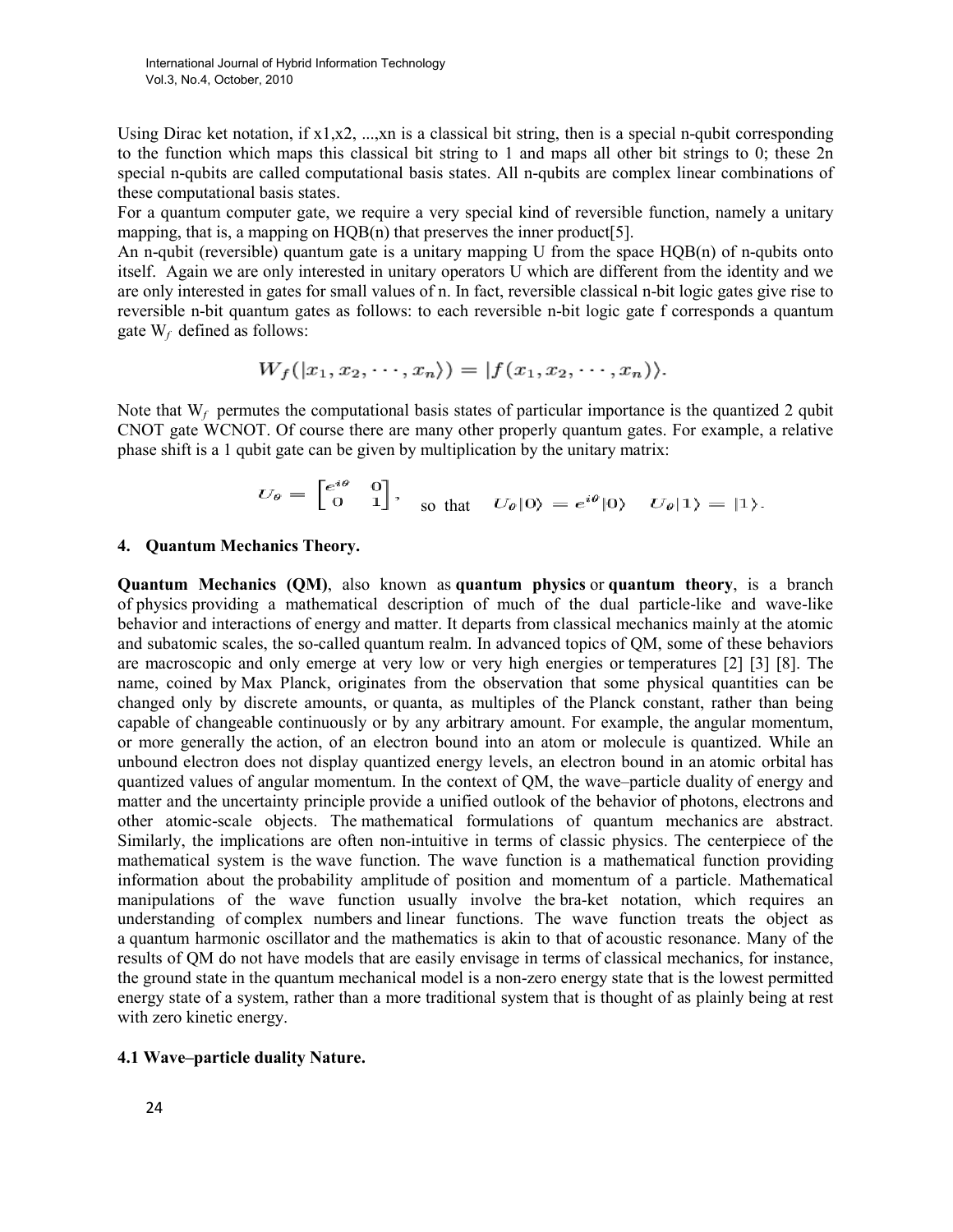Wave Particle duality is the concept that all matter demonstrates both wave and particle properties. Being a essential concept of quantum mechanics, this duality addresses the dearth of classical concepts like "particle" and "wave" in fully describing the behavior of quantum-scale objects. Orthodox interpretations of quantum mechanics explain this ostensible paradox as a fundamental property of the universe, while alternative interpretations clarify the duality as an evolving, secondorder consequence of various limitations of the observer [4]. This treatment focuses on explaining the behavior from the perspective of the broadly used Copenhagen interpretation, in which wave–particle duality is one aspect of the concept of complementarity, that a phenomenon can be viewed in one way or in another, but not both simultaneously.

## 4.2 The Heisenberg uncertainty principle.

In quantum mechanics, the Heisenberg uncertainty principle states by specific inequalities that certain pairs of physical properties, such as position and momentum, cannot be simultaneously known to arbitrarily high precision. That is, the more precisely one property is measured, the less precisely the other can be measured. The principle states that a minimum exists for the product of the uncertainties in these properties that is equal to or greater than one half of the reduced Planck's constant ( $\hbar = h/2\pi$ ). Published by Werner Heisenberg in 1927, the principle means that it is not possible to establish concurrently both the position and momentum of an electron or any other particle with any great degree of accuracy or certainty. Moreover, his theory is not a statement about the limitations of a researcher's ability to measure particular quantities of a system, but it is a statement about the nature of the system itself as expressed by the equations of quantum mechanics.

In quantum physics, a particle is described by a wave packet, which gives rise to this phenomenon. Consider the measurement of the position of a particle. It could be anyplace the particle's wave packet has non-zero amplitude, meaning the position is uncertain and it could be approximately anywhere along the wave packet. To obtain an accurate interpretation of position, this wave packet must be "compressed" as much as possible, meaning it must be made up of increasing numbers of sine waves added together. The momentum of the particle is proportional to the wave number of one of these waves, but it could be any of them. So a more precise position measurement by adding jointly more waves means the momentum measurement becomes less precise or vice versa.

The only kind of wave with a exact position is concentrated at one point, and such a wave has an indefinite wavelength (thus an indefinite momentum). Conversely, the only kind of wave with a definite wavelength is an infinite regular periodic oscillation over all space, which has no definite position. So in quantum mechanics, there can be no states that illustrate a particle with both a definite position and a definite momentum. The more precise the position, the less precise the momentum[1][2].

## 5. Advantages of Quantum Computing Over Present Computing Systems.

There are several reasons that researchers are working tough to develop a practical quantum computer to avail following merits which they are foreseeing for the next generations:-.

**1. High Speed:** First, atoms change energy states very quickly -- much more quickly than even the fastest computer processors. Next, given the right type of problem, each qubit can take the place of an entire processor -- meaning that 1,000 ions of say, barium, could take the place of a 1,000 processor computer. The key is finding the sort of problem a quantum computer is able to solve.

2. Huge Security: If functional quantum computers can be built, they will be valuable in factoring large numbers, and therefore extremely useful for decoding and encoding secret information. If one were to be built today, no information on the Internet would be safe. Our current methods of encryption are simple compared to the complicated methods possible in quantum computers.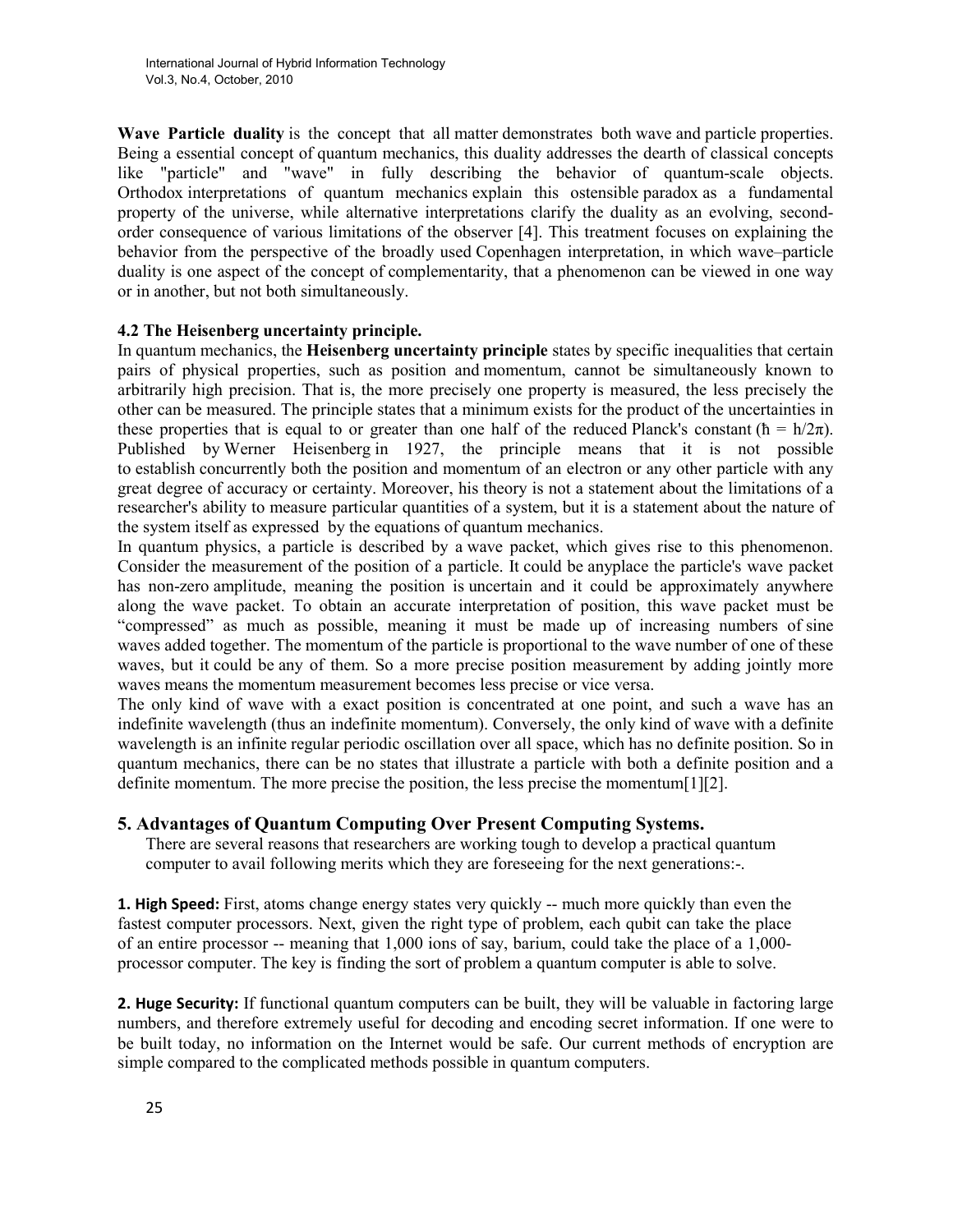**3. Large Data Storage and Access:** A large amount of data could be stored within a very minute scale as we know that "one tip of a pin contains millions of atoms". Quantum computers could also be used to search large databases in a fraction of the time that it would take a conventional computer.

**4. Carry our any job:** It has been shown in theory that a quantum computer will be able to perform any task that a classical computer can. However, this does not necessarily mean that a quantum computer will outperform a classical computer for all types of task. If we use our classical algorithms on a quantum computer, it will simply perform the calculation in a similar manner to a classical computer. In order for a quantum computer to show its superiority it needs to use new algorithms which can exploit the phenomenon of quantum parallelism.

5. High Efficiency and Competence: By adding up all the above qualities, it directly increases the efficiency and accuracy of a Quantum Computer to the next level. It beats today's Computers both in speed, size, efficiency and accuracy. The implications of the theories involved in quantum computation reach further than just making faster computers.

6. Quantum Communication Systems:Quantum communication systems allow a sender and receiver to agree on a code without ever meeting in person. The uncertainty principle, an inescapable property of the quantum world, ensures that if an eavesdropper tries to monitor the signal in transit it will be disturbed in such a way that the sender and receiver are alerted<sup>[4]</sup>.

7. Quantum Cryptography Challenge:The expected capabilities of quantum computation promise great improvements in the world of cryptography. Ironically the same technology also poses current cryptography techniques a world of problems. They will create the ability to break the RSA coding system and this will render almost all current channels of communication insecure.

8. Artificial Intelligence: The theories of quantum computation suggest that every physical object, even the universe, is in some sense a quantum computer. As Turing's work says that all computers are functionally equivalent, computers should be able to model every physical process. Ultimately this suggests that computers will be capable of simulating conscious rational thought. And a quantum computer will be the key to achieving true artificial intelligence.

#### 6. Problems in Building a Quantum Computer.

One must be thinking that, when the proposal of Quantum Computing is so well developed then why this technology isn't present with everybody in our today's world? Well this is so because it's not that easy to build a Quantum Computer. While developing a Quantum Computer i.e. arranging the qubits symmetrically, then the spins of the qubits may change due to external noise that is created from things like electromagnetic waves, heat, and mobile signals etc. Therefore in order to resist the qubits from such external disturbance we may require a very advanced mechanism that would avoide such noises to interfere our structure. Even if we design a machine that could cut the noise, then temperature comes in as another problem. For the qubits to act normally, we require to maintain a temperature of -200 degrees Fahrenheit. Now this can be done by using chemicals in order to bring the temperature. Now you may think that all the problems that occur while handling the qubits are solved. But there is another big problem. As we know that we are working at the quantum level i.e. atomic level. Therefore it is somewhat difficult to determine the two important parameters of the qubit.

- i. Momentum
- ii. Position

This take us back to the famous Uncertainty Principle which states that at a particular instance of time, both the position and the momentum cannot be determined as explained above. Thus, the tools with which we may be working on the qubits may become a problem for the qubits itself. Therefore, it becomes a lot difficult to handle them. Various tools and advanced machines are been developed in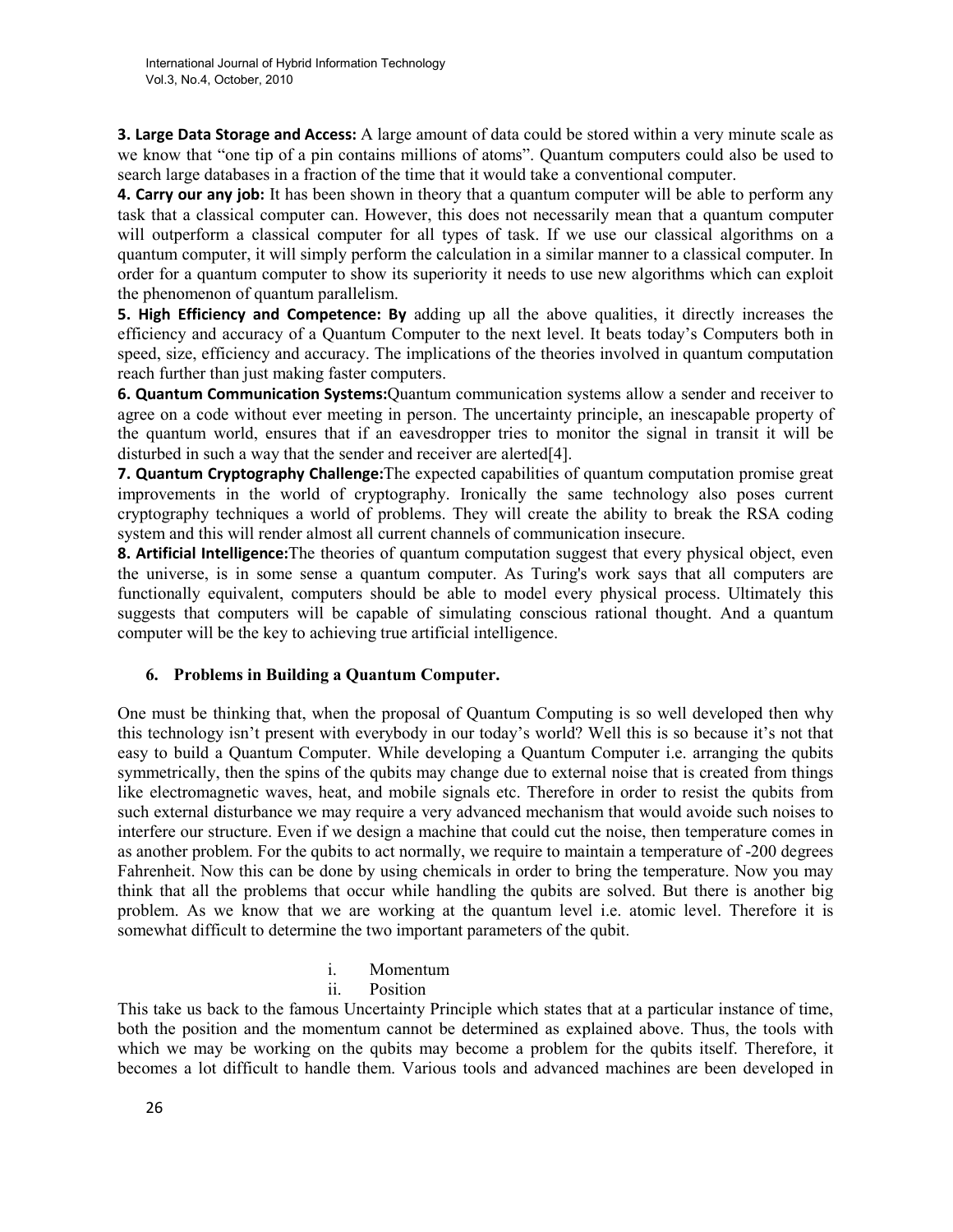order to overcome the above problems but still in experimentation stage and still plenty of remedies are to be evolved.

## 7. Present Models of Quantum Computing.

7.1 Topological Quantum Computer: It is a theoretical quantum computer that utilizes twodimensional quasiparticles called anyons, whose world lines cross over one another to form braids in a three-dimensional space-time (i.e., one temporal plus two spatial dimensions). These braids form the logic gates that make up the computer. The advantage of a quantum computer based on quantum braids over using trapped quantum particles is that the former is much more stable. The smallest disturbance can cause a quantum particle to decohere and bring in errors in the computation, such small perturbations do not change the topological properties of the braids. This is like the effort required to cut a string and reattach the ends to form a different braid, as opposed to a ball (representing an ordinary quantum particle in four-dimensional space-time) simply bumping into a wall. While the rudiments of a topological quantum computer are derived in a purely mathematical realm, recent experiments indicate these elements can be created in the real world using semiconductors made of gallium arsenide near absolute zero and subjected to strong magnetic fields.

7.2 Adiabatic Quantum Computation: Relies on the adiabatic theorem to do calculations. First, a complex Hamiltonian is found whose ground state describes the key to the problem of interest. Next, a system with a simple Hamiltonian is prepared and initialized to the ground state. Finally, the simple Hamiltonian is adiabatically developed to the complex Hamiltonian. By the adiabatic theorem, the system remains in the ground state, so at the end the state of the system describes the solution to the problem. AQC is a possible method to get around the problem of quantum decoherence[7]. Since the quantum system is in the ground state, interference with the outside world cannot make it move to a lower state. If the energy of the outside world (that is, the "temperature of the bath") is kept lower than the energy gap between the ground state and the next higher energy state, the system has a proportionally lower probability of going to a higher energy state. Thus the system can stay coherent as long as needed. In practice, there are problems during a computation. As the Hamiltonian is gradually changed, the interesting parts occur when multiple qubits are close to a tipping point. It is exactly at this point when the ground state gets arbitrarily close to a first energy state. Adding a slight amount of energy (from the external bath or as a result of slowly changing the Hamiltonian) could take the system out of the ground state, and damage the calculation. Trying to perform the calculation more quickly increases the external energy; scaling the number of qubits makes the energy gap at the tipping points smaller.

7.3 Loss-DiVincenzo quantum computer: Also known as spin-qubit quantum computer is a scalable semiconductor-based quantum computer proposed by Daniel Loss and David P. DiVincenzo in 1997. The proposal computer was to use as qubits the intrinsic spin-1/2 degree of freedom of individual electrons restricted to quantum dots[6]. This was done in a way that fulfilled DiVincenzo Criteria for a scalable quantum computer, namely:

- Identification of well-defined qubits.
- Consistent state preparation.
- Low decoherence.
- **Precise quantum gate operations.**
- **Strong quantum measurements.**

# Conclusion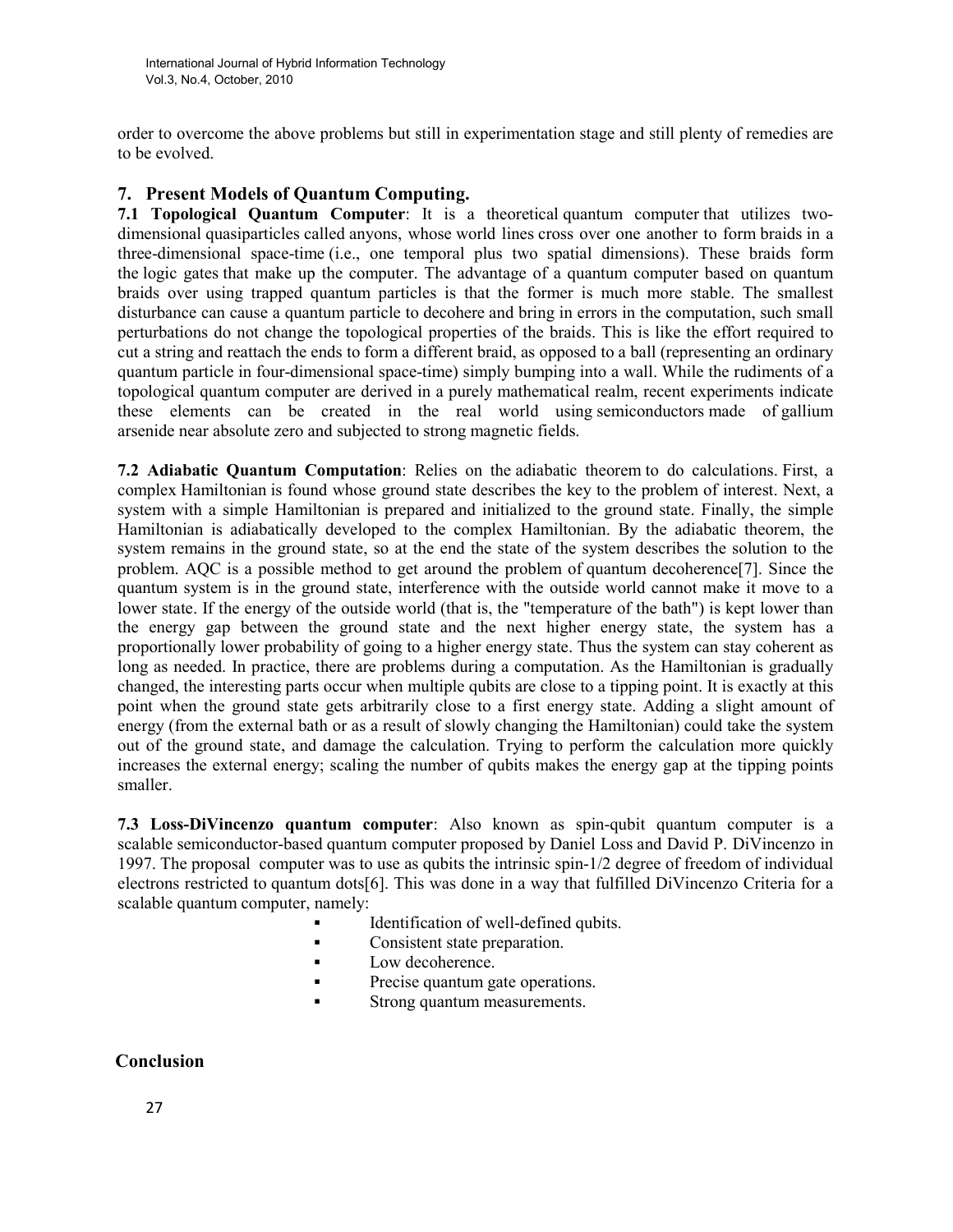The only Quantum Computing device as off now built and used is the turing machine. Therefore to some extent it seems that we have entered into the next level of advanced computing technology where in we make use of Nano technology. Quantum Computing permit us to perform computational operations on data much faster and efficiently. And also the size of our model is diminutive. Therefore very high and complex computers can be built within the dimension of nano meters. The components in classical computers are rapidly shrinking to a size where quantum behavior is unavoidable. Through the principle of superposition in quantum systems we can create useful memory components that are on the scale of an atom or smaller. These quantum memory registers may assist exponential computational speed increases by taking advantage of quantum parallelism. Using this technology, we can increase the speed as well as induce high data storage capacity with less complexity as compared to classical computers. For now all we need is to find graceful solutions to the problems that are faced in designing Quantum Computer Architecture. Operational quantum computers would be a reality in forth coming years by the virtue of new mechanisms to explore and implementations. Soon we may see a quantum memory register solving complex memory based bottlenecks. In any case, quantum computing will remain an exciting area for experimentalists and theorists alike for years to come.

## References:

[1] Einstein A, Podolsky B, Rosen N (1935). "Can Quantum-Mechanical Description of Physical Reality Be

Considered Complete?". Phys. Rev. 47 (10): 777–780. doi:10.1103/PhysRev.47.777.

[2] Walter Greiner (2001). Quantum Mechanics: An Introduction. Springer. ISBN 3540674586

[3] Amrein, W.O.; Berthier, A.M. (1977), "on support properties partticals-functions and their Fourier transforms", J. Funct. Anal. 24: 258–267..

[4] David Deutsch, ``Quantum Computational Networks'', Proc. Soc. R. Lond. A400, pp. 97-117, 1985.

[5] Chester, Marvin (1987) Primer of Quantum Mechanics. John Wiley. ISBN 0-486-42878-8

[6] "Quantum Computing with Molecules" article in Scientific American by Neil Gershenfeld and Isaac L.

Chuang.

[7] Berman, Gennady, Gary D. Doolen, Ronnie Mainieri, and Vladimir I. Tsifrinovich, "Introduction to Quantum

Computation," World Scientific (1999).

[8] Barenco, A, C.H. Bennett, R. Cleve, D.P. DiVincenzo, N. Margolus, P.Shor, T.Sleator, J.A. Smolin, and H.

 Weinfurter, Elementary gates for quantum computation, Phys. Rev. A, 52, (1995), pp 3475 - 3467. [9] Brandt, Howard E., Qubit devices and the issue of quantum decoherence, Progress in Quantum Electronics,

Vol. 22, No. 5/6, (1998), pp 257 370.



Author 1: Prof.T.Venkat Narayana Rao , received the B.E in Computer Technology and Engineering from Nagpur University, Nagpur , India , M.B.A (Systems) and M.Tech in computer Science from Jawaharlal Technological University , Hydarebad, A.P., India and research scholar in JNTU . He has 19 years of vast experience in Computer Engineering area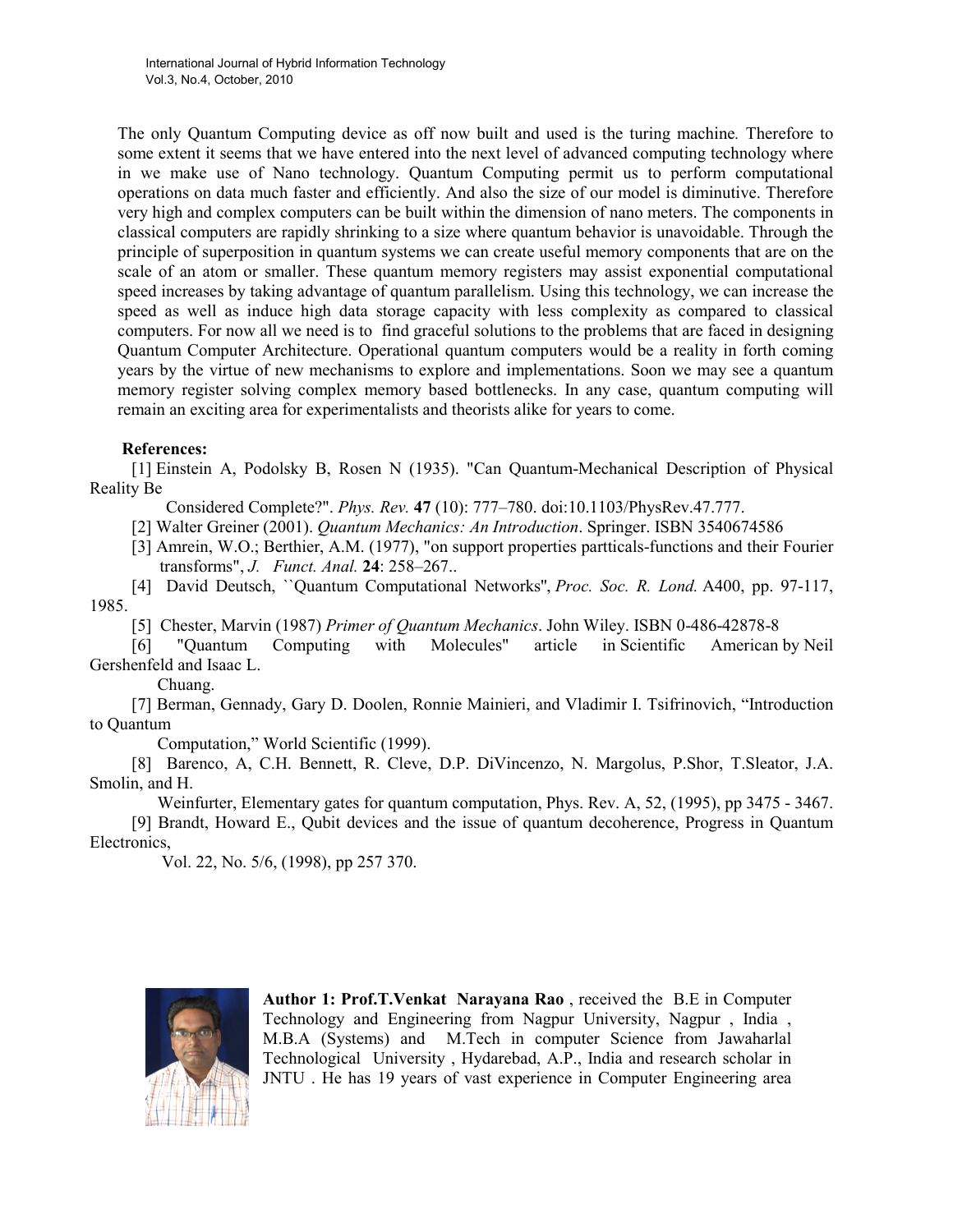pertaining to academics and industry related IT issues. He is presently Professor and Head, Department of Computer Science and Engineering, Hyderabad Institute of Technology and management, Gowdavally, R.R.Dist., A.P , INDIA. He has been nominated as Editor and Reviewer to number of International journals in computer science and information technology area. He is currently working on research areas which include Digital Image Processing, Digital Watermarking, Data Mining and Network Security and other areas. tvnrbobby@yahoo.com.



Author 2: Shirish Pathania is a Final year Bachelor of Technology, Computer Science and Engineering student from Hyderabad Institute of Technology and Management, Gowdavally, R.R District, A.P, India. He has participated no of paper presentations and competitions. He is a recipient of couple of triumph in paper presentations. He is an architect of a documentary on "*Environmental Pollution*" and is a creator of blog

maker www.letzgogreen.in. He can be reached at shirishpathania@gmail.com